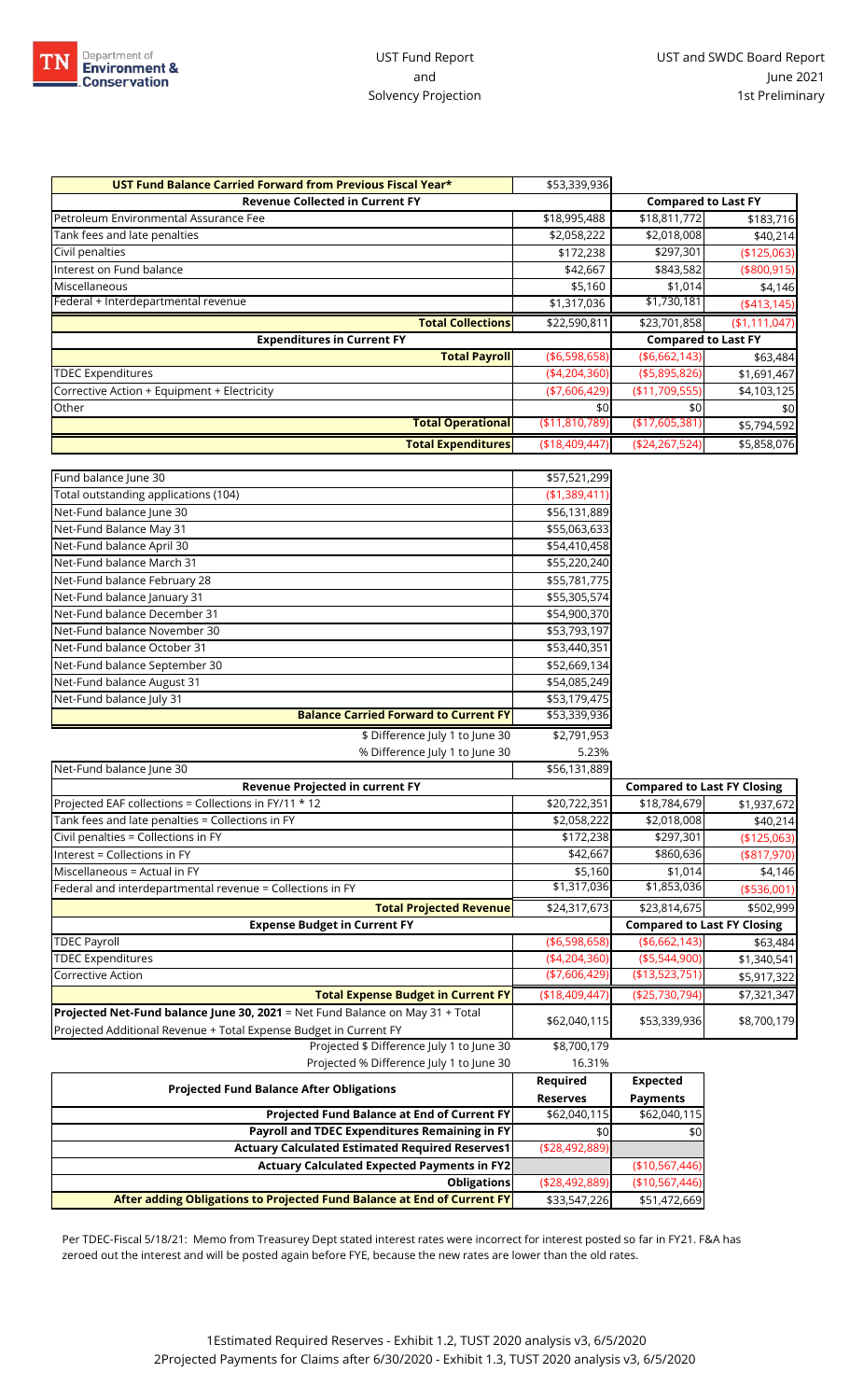

| UST Fund Balance Carried Forward from Previous Fiscal Year* | \$53,339,936   |                            |               |
|-------------------------------------------------------------|----------------|----------------------------|---------------|
| <b>Revenue Collected in Current FY</b>                      |                | <b>Compared to Last FY</b> |               |
| Petroleum Environmental Assurance Fee                       | \$15,534,061   | \$16,223,174               | ( \$689, 113) |
| Tank fees and late penalties                                | \$2,049,306    | \$2,002,655                | \$46,650      |
| Civil penalties                                             | \$159,133      | \$286,679                  | (\$127,546)   |
| Interest on Fund balance                                    | \$42,667       | \$819,784                  | ( \$777, 117) |
| Miscellaneous                                               | \$1,562        | \$868                      | \$694         |
| Federal + Interdepartmental revenue                         | \$1,094,104    | \$1,544,541                | $(*450,438)$  |
| <b>Total Collections</b>                                    | \$18,880,832   | \$20,877,701               | (\$1,996,869) |
| <b>Expenditures in Current FY</b>                           |                | <b>Compared to Last FY</b> |               |
| <b>Total Payroll</b>                                        | ( \$6,036,505) | ( \$6,095,796)             | \$59,291      |
| <b>TDEC Expenditures</b>                                    | (4,084,895)    | ( \$5,403,175)             | \$1,318,280   |
| Corrective Action + Equipment + Electricity                 | ( \$6,499,025) | (\$10,364,409)             | \$3,865,385   |
| Other                                                       | \$0            | \$0                        | \$0           |
| <b>Total Operational</b>                                    | (\$10,583,919) | (\$15,767,584)             | \$5,183,665   |
| <b>Total Expenditures</b>                                   | (\$16,620,425) | ( \$21, 863, 380)          | \$5,242,956   |
| Fund balance May 31                                         | \$55,600,343   |                            |               |
| Total outstanding applications (60)                         | (\$536.710)    |                            |               |

| Total outstanding applications (60)          | ( \$536, 710) |
|----------------------------------------------|---------------|
| Net-Fund balance May 31                      | \$55,063,633  |
| Net-Fund balance April 30                    | \$54,410,458  |
| Net-Fund balance March 31                    | \$55,220,240  |
| Net-Fund balance February 28                 | \$55,781,775  |
| Net-Fund balance January 31                  | \$55,305,574  |
| Net-Fund balance December 31                 | \$54,900,370  |
| Net-Fund balance November 30                 | \$53,793,197  |
| Net-Fund balance October 31                  | \$53,440,351  |
| Net-Fund balance September 30                | \$52,669,134  |
| Net-Fund balance August 31                   | \$54,085,249  |
| Net-Fund balance July 31                     | \$53,179,475  |
| <b>Balance Carried Forward to Current FY</b> | \$53,339,936  |

| % Difference July 1 to May 31                                                                                                                      | 3.23%           |                                    |               |
|----------------------------------------------------------------------------------------------------------------------------------------------------|-----------------|------------------------------------|---------------|
| Net-Fund balance May 31                                                                                                                            | \$55,063,633    |                                    |               |
| <b>Revenue Projected in current FY</b>                                                                                                             |                 | <b>Compared to Last FY Closing</b> |               |
| Projected EAF collections = Collections in FY/10 * 12                                                                                              | \$18,640,873    | \$18,784,679                       | (\$143,806)   |
| Tank fees and late penalties = FY actual                                                                                                           | \$2,049,306     | \$2,018,008                        | \$31,297      |
| Projected civil penalties = Collections in FY/11 * 12                                                                                              | \$173,600       | \$297,301                          | (\$123,701)   |
| Projected Interest = Collections in FY/11 * 12                                                                                                     | \$46,545        | \$860,636                          | $(*814,091)$  |
| Projected Miscellaneous Revenue = Miscellaneous collections in FY/11 * 12                                                                          | \$1,704         | \$1,014                            | \$690         |
| Projected Federal revenue = FY/11*12                                                                                                               | \$1,193,568     | \$1,853,036                        | ( \$659,469)  |
| <b>Total Projected Revenue</b>                                                                                                                     | \$22,105,595    | \$23,814,675                       | (\$1,709,080) |
| <b>Expense Budget in Current FY</b>                                                                                                                |                 | <b>Compared to Last FY Closing</b> |               |
| TDEC Payroll = (FY21 actual/11)*12                                                                                                                 | ( \$6,585,278)  | ( \$6,662,143)                     | \$76,864      |
| TDEC Expenditures = (FY21 actual/11)*12                                                                                                            | (4,456,249)     | ( \$5,544,900)                     | \$1,088,652   |
| TDEC Corrective Action = (FY21 actual/11)*12                                                                                                       | ( \$7,089,845)  | (\$13,523,751)                     | \$6,433,906   |
| <b>Total Expense Budget in Current FY</b>                                                                                                          | (\$18,131,372)  | $(*25,730,794)$                    | \$7,599,422   |
| Projected Net-Fund balance June 30, 2021 = Net Fund Balance on May 31 + Total<br>Projected Additional Revenue + Total Expense Budget in Current FY | \$59,037,856    | \$53,339,936                       | \$5,697,920   |
| Projected \$ Difference July 1 to June 30                                                                                                          | \$5,697,920     |                                    |               |
| Projected % Difference July 1 to June 30                                                                                                           | 10.68%          |                                    |               |
|                                                                                                                                                    | Required        | <b>Expected</b>                    |               |
| <b>Projected Fund Balance After Obligations</b>                                                                                                    | <b>Reserves</b> | <b>Payments</b>                    |               |
| Projected Fund Balance at End of Current FY                                                                                                        | \$59,037,856    | \$59,037,856                       |               |
| Payroll and TDEC Expenditures Remaining in FY                                                                                                      | ( \$920, 127)   | ( \$920, 127)                      |               |
| <b>Actuary Calculated Estimated Required Reserves1</b>                                                                                             | (\$28,492,889)  |                                    |               |

\$ Difference July 1 to May 31 \$1,723,697

Per TDEC-Fiscal 5/18/21: Memo from Treasurey Dept stated interest rates were incorrect for interest posted so far in FY21. F&A has zeroed out the interest and will be posted again before FYE, because the new rates are lower than the old rates.

**After adding Obligations to Projected Fund Balance at End of Current FY** \$29,624,840 \$47,550,283

Actuary Calculated Expected Payments in FY2 **(\$10,567,446)** 

**Obligations** (\$29,413,016) (\$11,487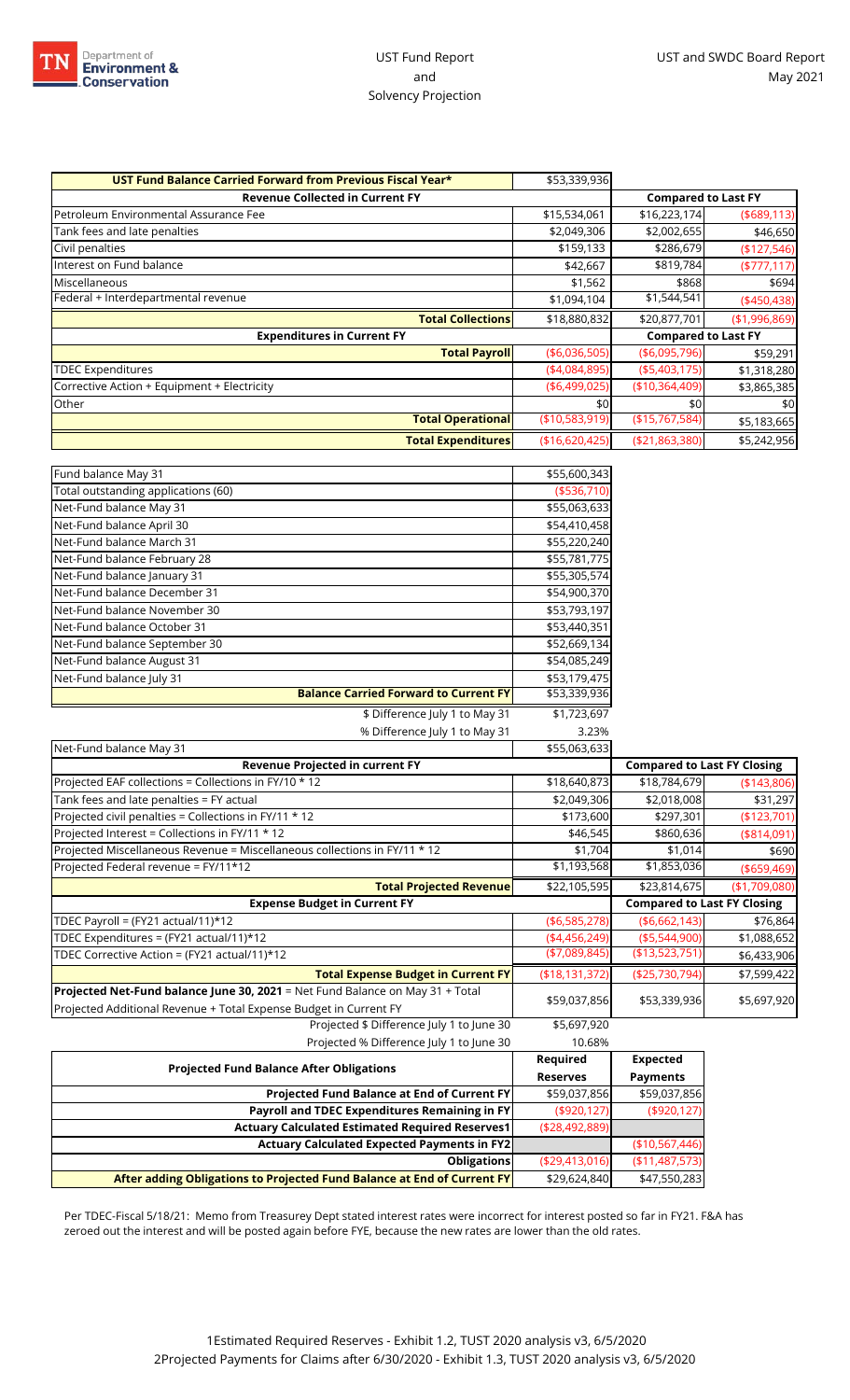

| \$53,339,936   |                            |               |
|----------------|----------------------------|---------------|
|                | <b>Compared to Last FY</b> |               |
| \$13,986,395   | \$14,607,847               | ( \$621,452)  |
| \$2,032,095    | \$1,992,212                | \$39,883      |
| \$146,348      | \$280,029                  | (\$133,681)   |
| \$0            | \$780,903                  | $(*780,903)$  |
| \$1,492        | \$766                      | \$725         |
|                | \$1,374,969                | ( \$294, 346) |
| \$17,246,953   | \$19,036,726               | (\$1,789,774) |
|                | <b>Compared to Last FY</b> |               |
| ( \$5,472,283) | ( \$5,608,684)             | \$136,401     |
| ( \$3,752,880) | (4,988,704)                | \$1,235,825   |
| ( \$5,982,555) | ( \$9,524,438)             | \$3,541,883   |
|                | \$0                        | \$0           |
| (\$9,735,435)  | (\$14,513,143)             | \$4,777,708   |
| (\$15,207,717) | (\$20,121,827)             | \$4,914,109   |
|                | \$1,080,623                |               |

| Fund balance April 30               |                                              | \$55,379,171  |
|-------------------------------------|----------------------------------------------|---------------|
| Total outstanding applications (61) |                                              | ( \$968, 713) |
| Net-Fund balance April 30           |                                              | \$54,410,458  |
| Net-Fund balance March 31           |                                              | \$55,220,240  |
| Net-Fund balance February 28        |                                              | \$55,781,775  |
| Net-Fund balance January 31         |                                              | \$55,305,574  |
| Net-Fund balance December 31        |                                              | \$54,900,370  |
| Net-Fund balance November 30        |                                              | \$53,793,197  |
| Net-Fund balance October 31         |                                              | \$53,440,351  |
| Net-Fund balance September 30       |                                              | \$52,669,134  |
| Net-Fund balance August 31          |                                              | \$54,085,249  |
| Net-Fund balance July 31            |                                              | \$53,179,475  |
|                                     | <b>Balance Carried Forward to Current FY</b> | \$53,339,936  |
|                                     | \$ Difference July 1 to April 30             | \$1,070,522   |
|                                     | % Difference July 1 to April 30              | 2.01%         |

| Net-Fund balance April 30                                                                                                                                   | \$54,410,458    |                 |                                         |
|-------------------------------------------------------------------------------------------------------------------------------------------------------------|-----------------|-----------------|-----------------------------------------|
| Revenue Projected in current FY                                                                                                                             |                 |                 | <b>Compared to Last FY Closing</b>      |
| Projected EAF collections = Collections in FY/9 * 12                                                                                                        | \$18,648,527    | \$18,784,679    | (\$136,152)                             |
| Tank fees and late penalties = FY actual                                                                                                                    | \$2,032,095     | \$2,018,008     | \$14,086                                |
| Projected civil penalties = Collections in FY/10 * 12                                                                                                       | \$175,617       | \$297,301       | (\$121,684)                             |
| Projected Interest = Collections in FY/10 * 12                                                                                                              | \$0             | \$860,636       | ( \$860, 636)                           |
| Projected Miscellaneous Revenue = Miscellaneous collections in FY/10 * 12                                                                                   | \$1,790         | \$1,014         | \$776                                   |
| Projected Federal revenue = FY/10*12                                                                                                                        | \$1,296,748     | \$1,853,036     | ( \$556, 289)                           |
| <b>Total Projected Revenue</b>                                                                                                                              | \$22,154,777    | \$23,814,675    | (\$1,659,898)                           |
| <b>Expense Budget in Current FY</b>                                                                                                                         |                 |                 |                                         |
|                                                                                                                                                             |                 |                 | <b>Compared to Last FY Closing</b>      |
| <b>TDEC Personnel</b>                                                                                                                                       | ( \$7,227,500)  | ( \$6,662,143)  |                                         |
| <b>TDEC Operating Expenditures</b>                                                                                                                          | (4,727,700)     | ( \$5,544,900)  |                                         |
| <b>TDEC Corrective Action</b>                                                                                                                               | ( \$13,411,400) | (\$13,523,751]  | ( \$565, 357)<br>\$817,200<br>\$112,351 |
| <b>Total Expense Budget in Current FY</b>                                                                                                                   | ( \$25,366,600) | ( \$25,730,794) | \$364,194                               |
| <b>Projected Net-Fund balance June 30, 2021</b> = Net Fund Balance on April 30 + Total<br>Projected Additional Revenue + Total Expense Budget in Current FY | \$51,198,635    | \$53,339,936    | ( \$2,141,301)                          |
| Projected \$ Difference July 1 to June 30                                                                                                                   | ( \$2,141,301)  |                 |                                         |

| Tholected to Difference jury into jurie 50                              | $-1.911$          |                 |
|-------------------------------------------------------------------------|-------------------|-----------------|
|                                                                         |                   | <b>Expected</b> |
| <b>Projected Fund Balance After Obligations</b>                         | <b>Reserves</b>   | <b>Payments</b> |
| Projected Fund Balance at End of Current FY                             | \$51,198,635      | \$51,198,635    |
| Payroll and TDEC Expenditures Remaining in FY                           | (\$2,730,038)     | ( \$2,730,038)  |
| <b>Actuary Calculated Estimated Required Reserves1</b>                  | ( \$28,492,889)   |                 |
| <b>Actuary Calculated Expected Payments in FY2</b>                      |                   | (\$10,567,446)  |
| <b>Obligations</b>                                                      | ( \$31, 222, 927) | (\$13,297,484)  |
| After adding Obligations to Projected Fund Balance at End of Current FY | \$19,975,708      | \$37,901,151    |

Per TDEC-Fiscal 5/18/21: Memo from Treasurey Dept stated interest rates were incorrect for interest posted so far in FY21. F&A has zeroed out the interest and will be posted again before FYE, because the new rates are lower than the old rates.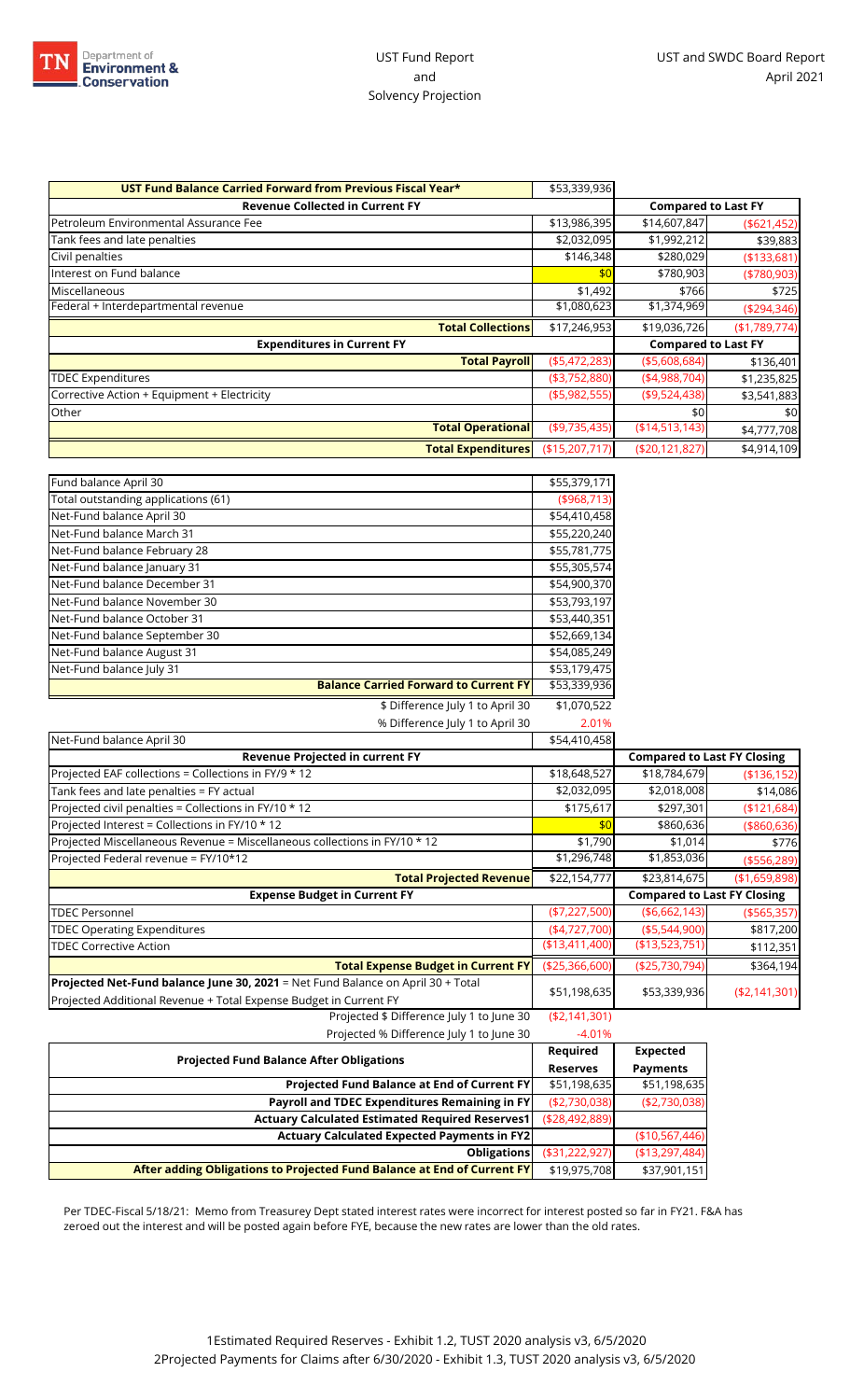

| UST Fund Balance Carried Forward from Previous Fiscal Year* | \$53,339,936    |                            |               |
|-------------------------------------------------------------|-----------------|----------------------------|---------------|
| <b>Revenue Collected in Current FY</b>                      |                 | <b>Compared to Last FY</b> |               |
| Petroleum Environmental Assurance Fee                       | \$12,721,221    | \$13,219,358               | (498, 137)    |
| Tank fees and late penalties                                | \$2,007,313     | \$1,963,839                | \$43,473      |
| Civil penalties                                             | \$136,393       | \$276,396                  | ( \$140,003)  |
| Interest on Fund balance                                    | \$57,543        | \$715,966                  | ( \$658,423)  |
| Miscellaneous                                               | \$1,492         | \$766                      | \$725         |
| Federal + Interdepartmental revenue                         | \$818,348       | \$1,162,130                | ( \$343, 782) |
| <b>Total Collections</b>                                    | \$15,742,309    | \$17,338,455               | (\$1,596,147) |
| <b>Expenditures in Current FY</b>                           |                 | <b>Compared to Last FY</b> |               |
| <b>Total Payroll</b>                                        | (4,925,589)     | ( \$5,060,880)             | \$135,291     |
| <b>TDEC Expenditures</b>                                    | ( \$3,410,232)  | (4,561,288)                | \$1,151,056   |
| Corrective Action + Equipment + Electricity                 | (4,704,988)     | ( \$7,570,400)             | \$2,865,412   |
| Other                                                       | \$0             | \$0                        | \$0           |
| <b>Total Operational</b>                                    | ( \$8,115,219)  | (\$12,131,688)             | \$4,016,468   |
| <b>Total Expenditures</b>                                   | ( \$13,040,808) | (\$17,192,568)             | \$4,151,759   |

| Fund balance March 31               |                                              | \$56,041,436  |
|-------------------------------------|----------------------------------------------|---------------|
| Total outstanding applications (58) |                                              | ( \$821, 196) |
| Net-Fund balance March 31           |                                              | \$55,220,240  |
| Net-Fund balance February 28        |                                              | \$55,781,775  |
| Net-Fund balance January 31         |                                              | \$55,305,574  |
| Net-Fund balance December 31        |                                              | \$54,900,370  |
| Net-Fund balance November 30        |                                              | \$53,793,197  |
| Net-Fund balance October 31         |                                              | \$53,440,351  |
| Net-Fund balance September 30       |                                              | \$52,669,134  |
| Net-Fund balance August 31          |                                              | \$54,085,249  |
| Net-Fund balance July 31            |                                              | \$53,179,475  |
|                                     | <b>Balance Carried Forward to Current FY</b> | \$53,339,936  |
|                                     | \$ Difference July 1 to March 31             | \$1,880,304   |

% Difference July 1 to March 31 3.53%

| Net-Fund balance March 31                                                       | \$55,220,240    |                 |                                    |
|---------------------------------------------------------------------------------|-----------------|-----------------|------------------------------------|
| Revenue Projected in current FY                                                 |                 |                 | <b>Compared to Last FY Closing</b> |
| Projected EAF collections = Collections in FY/8 * 12                            | \$19,081,831    | \$18,784,679    | \$297,152                          |
| Projected annual tank fees = Previous FY actual                                 | \$2,018,008     | \$2,018,008     | \$0                                |
| Projected civil penalties = Collections in FY/9 * 12                            | \$181,857       | \$297,301       | (\$115,444)                        |
| Projected Interest = Collections in FY/8 * 12                                   | \$76,724        | \$860,636       | ( \$783, 912)                      |
| Projected Miscellaneous Revenue = Miscellaneous collections in FY/9 * 12        | \$1,989         | \$1,014         | \$975                              |
| Projected Federal revenue = FY/9*12                                             | \$1,227,522     | \$1,853,036     | ( \$625, 515)                      |
| <b>Total Projected Revenue</b>                                                  | \$22,587,931    | \$23,814,675    | (\$1,226,743)                      |
| <b>Expense Budget in Current FY</b>                                             |                 |                 | <b>Compared to Last FY Closing</b> |
| <b>TDEC Personnel</b>                                                           | $(*7,227,500)$  | ( \$6,662,143)  | ( \$565, 357)                      |
| <b>TDEC Operating Expenditures</b>                                              | (4,727,700)     | ( \$5,544,900)  | \$817,200                          |
| <b>TDEC Corrective Action</b>                                                   | ( \$13,411,400) | (\$13,523,751)  | \$112,351                          |
| <b>Total Expense Budget in Current FY</b>                                       | ( \$25,366,600) | (\$25,730,794)  | \$364,194                          |
| Projected Net-Fund balance June 30, 2021 = Net Fund Balance on March 31 + Total |                 |                 |                                    |
| Projected Additional Revenue + Total Expense Budget in Current FY               | \$52,441,571    | \$53,339,936    | (\$898,365)                        |
| Projected \$ Difference July 1 to June 30                                       | ( \$898, 365)   |                 |                                    |
| Projected % Difference July 1 to June 30                                        | $-1.68%$        |                 |                                    |
|                                                                                 | <b>Required</b> | <b>Expected</b> |                                    |

| <b>Projected Fund Balance After Obligations</b>                         |                   | <b>Expected</b> |
|-------------------------------------------------------------------------|-------------------|-----------------|
|                                                                         | <b>Reserves</b>   | <b>Payments</b> |
| <b>Projected Fund Balance at End of Current FY</b>                      | \$52,441,571      | \$52,441,571    |
| Payroll and TDEC Expenditures Remaining in FY                           | ( \$3,619,379)    | ( \$3,619,379)  |
| <b>Actuary Calculated Estimated Required Reserves1</b>                  | ( \$28,492,889)   |                 |
| <b>Actuary Calculated Expected Payments in FY2</b>                      |                   | (\$10,567,446)  |
| <b>Obligations</b>                                                      | ( \$32, 112, 268) | (\$14,186,825)  |
| After adding Obligations to Projected Fund Balance at End of Current FY | \$20,329,303      | \$38,254,746    |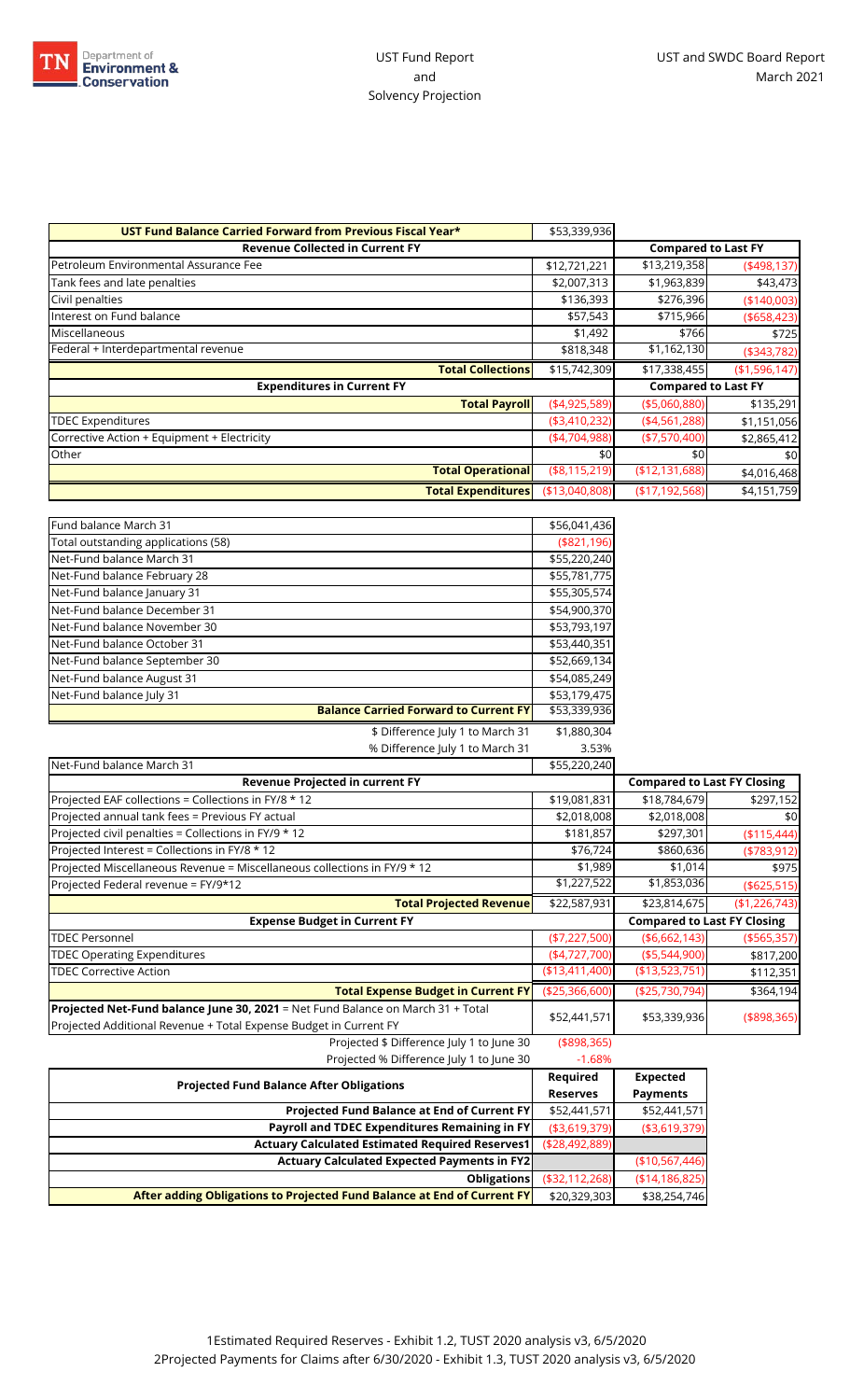

| UST Fund Balance Carried Forward from Previous Fiscal Year* | \$53,339,936      |                            |               |
|-------------------------------------------------------------|-------------------|----------------------------|---------------|
| <b>Revenue Collected in Current FY</b>                      |                   | <b>Compared to Last FY</b> |               |
| Petroleum Environmental Assurance Fee                       | \$11,207,772      | \$11,655,525               | $(*447,754)$  |
| Tank fees and late penalties                                | \$1,952,843       | \$1,915,910                | \$36,933      |
| Civil penalties                                             | \$126,375         | \$215,224                  | ( \$88, 849)  |
| Interest on Fund balance                                    | \$57,543          | \$101,079                  | (43,536)      |
| Miscellaneous                                               | \$1,392           | \$766                      | \$625         |
| Federal + Interdepartmental revenue                         | \$789,896         | \$1,072,765                | ( \$282, 869) |
| <b>Total Collections</b>                                    | \$14,135,820      | \$14,961,269               | ( \$825, 449) |
| <b>Expenditures in Current FY</b>                           |                   | <b>Compared to Last FY</b> |               |
| <b>Total Payroll</b>                                        | (4,375,776)       | (4,509,505)                | \$133,729     |
| <b>TDEC Expenditures</b>                                    | (\$2,897,544)     | ( \$3,998,267)             | \$1,100,722   |
| Corrective Action + Equipment + Electricity                 | ( \$3,847,348)    | ( \$6,660,293)             | \$2,812,945   |
| Other                                                       | \$0               | \$0                        | \$0           |
| <b>Total Operational</b>                                    | ( \$6,744,892)    | (\$10,658,559)             | \$3,913,667   |
| <b>Total Expenditures</b>                                   | ( \$11, 120, 668) | ( \$15, 168, 064)          | \$4,047,396   |

| Fund balance February 28                     | \$56,355,087  |
|----------------------------------------------|---------------|
| Total outstanding applications (75)          | ( \$573, 313) |
| Net-Fund balance February 28                 | \$55,781,775  |
| Net-Fund balance January 31                  | \$55,305,574  |
| Net-Fund balance December 31                 | \$54,900,370  |
| Net-Fund balance November 30                 | \$53,793,197  |
| Net-Fund balance October 31                  | \$53,440,351  |
| Net-Fund balance September 30                | \$52,669,134  |
| Net-Fund balance August 31                   | \$54,085,249  |
| Net-Fund balance July 31                     | \$53,179,475  |
| <b>Balance Carried Forward to Current FY</b> | \$53,339,936  |
| \$ Difference July 1 to February 28          | \$2,441,839   |
| % Difference July 1 to February 28           | 4.58%         |

| Net-Fund balance February 28                                                       | \$55,781,775    |                                    |               |
|------------------------------------------------------------------------------------|-----------------|------------------------------------|---------------|
| <b>Revenue Projected in current FY</b>                                             |                 | <b>Compared to Last FY Closing</b> |               |
| Projected EAF collections = Collections in FY/7 * 12                               | \$19,213,323    | \$18,784,679                       | \$428,644     |
| Projected annual tank fees = Previous FY actual                                    | \$2,018,008     | \$2,018,008                        | \$0           |
| Projected civil penalties = Collections in FY/8 * 12                               | \$189,563       | \$297,301                          | (\$107,739)   |
| Projected Interest = Collections in FY/8 * 12                                      | \$86,314        | \$860,636                          | $(*774,322)$  |
| Projected Miscellaneous Revenue = Miscellaneous collections in FY/8 * 12           | \$2,087         | \$1,014                            | \$1,074       |
| Projected federal revenue = Previous FY actual                                     | \$1,853,036     | \$1,853,036                        | \$0           |
| <b>Total Projected Revenue</b>                                                     | \$23,362,332    | \$23,814,675                       | (4452, 343)   |
| <b>Expense Budget in Current FY</b>                                                |                 | <b>Compared to Last FY Closing</b> |               |
| <b>TDEC Personnel</b>                                                              | ( \$7,227,500)  | ( \$6,662,143)                     | ( \$565, 357) |
| <b>TDEC Operating Expenditures</b>                                                 | $(*4,727,700)$  | ( \$5,544,900)                     | \$817,200     |
| <b>TDEC Corrective Action</b>                                                      | (\$13,411,400)  | (\$13,523,751)                     | \$112,351     |
| <b>Total Expense Budget in Current FY</b>                                          | ( \$25,366,600) | ( \$25,730,794)                    | \$364,194     |
| Projected Net-Fund balance June 30, 2021 = Net Fund Balance on February 28 + Total |                 |                                    |               |
| Projected Additional Revenue + Total Expense Budget in Current FY                  | \$53,777,506    | \$53,339,936                       | \$437,571     |
| Projected \$ Difference July 1 to June 30                                          | \$437,571       |                                    |               |
| Projected % Difference July 1 to June 30                                           | 0.82%           |                                    |               |
|                                                                                    | Required        | <b>Expected</b>                    |               |
| <b>Projected Fund Balance After Obligations</b>                                    | Reserves        | <b>Payments</b>                    |               |

| <b>Projected Fund Balance After Obligations</b>                         |                 |                 |
|-------------------------------------------------------------------------|-----------------|-----------------|
|                                                                         |                 | <b>Payments</b> |
| <b>Projected Fund Balance at End of Current FY</b>                      | \$53,777,506    | \$53,777,506    |
| Payroll and TDEC Expenditures Remaining in FY                           | (4,681,879)     | (4,681,879)     |
| <b>Actuary Calculated Estimated Required Reserves1</b>                  | ( \$28,492,889] |                 |
| <b>Actuary Calculated Expected Payments in FY2</b>                      |                 | (\$10,567,446)  |
| <b>Obligations</b>                                                      | ( \$33,174,768) | (\$15,249,325)  |
| After adding Obligations to Projected Fund Balance at End of Current FY | \$20,602,738    | \$38,528,181    |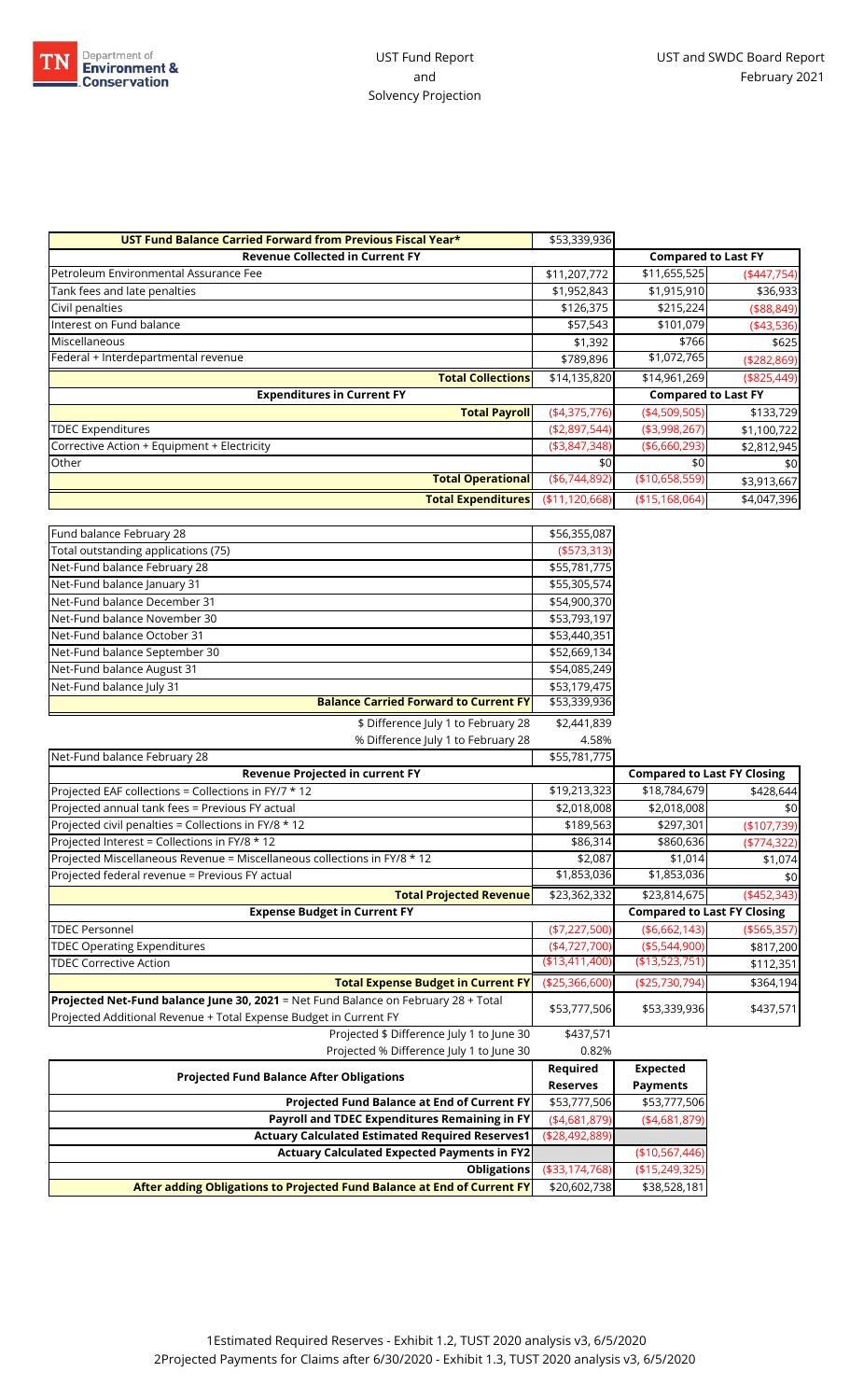

| UST Fund Balance Carried Forward from Previous Fiscal Year* | \$53,339,936   |                            |               |
|-------------------------------------------------------------|----------------|----------------------------|---------------|
| <b>Revenue Collected in Current FY</b>                      |                | <b>Compared to Last FY</b> |               |
| Petroleum Environmental Assurance Fee                       | \$9,613,440    | \$10,043,020               | $(*429,580)$  |
| Tank fees and late penalties                                | \$1,813,669    | \$1,813,985                | ( \$316)      |
| Civil penalties                                             | \$111,787      | \$202,950                  | ( \$91, 163)  |
| Interest on Fund balance                                    | \$57,543       | \$0                        | \$57,543      |
| Miscellaneous                                               | \$418          | \$764                      | (\$346)       |
| Federal + Interdepartmental revenue                         | \$714,967      | \$1,018,246                | (\$303,279)   |
| <b>Total Collections</b>                                    | \$12,311,824   | \$13,078,964               | ( \$767, 141) |
| <b>Expenditures in Current FY</b>                           |                | <b>Compared to Last FY</b> |               |
| <b>Total Payroll</b>                                        | ( \$3,827,599) | ( \$3,961,719)             | \$134,120     |
| <b>TDEC Expenditures</b>                                    | (\$2,525,403)  | ( \$3,363,944)             | \$838,541     |
| Corrective Action + Equipment + Electricity                 | ( \$3,457,027) | ( \$5,612,894)             | \$2,155,867   |
| Other                                                       | \$0            | \$0                        | \$0           |
|                                                             |                |                            |               |
| <b>Total Operational</b>                                    | ( \$5,982,430) | ( \$8,976,838)             | \$2,994,408   |

| Fund balance January 31                      | \$55,841,731 |
|----------------------------------------------|--------------|
| Total outstanding applications (82)          | (\$536,157)  |
| Net-Fund balance January 31                  | \$55,305,574 |
| Net-Fund balance December 31                 | \$54,900,370 |
| Net-Fund balance November 30                 | \$53,793,197 |
| Net-Fund balance October 31                  | \$53,440,351 |
| Net-Fund balance September 30                | \$52,669,134 |
| Net-Fund balance August 31                   | \$54,085,249 |
| Net-Fund balance July 31                     | \$53,179,475 |
| <b>Balance Carried Forward to Current FY</b> | \$53,339,936 |

| \$ Difference July 1 to January 31                                                | \$1,965,638     |                                    |               |
|-----------------------------------------------------------------------------------|-----------------|------------------------------------|---------------|
| % Difference July 1 to January 31                                                 | 3.69%           |                                    |               |
| Net-Fund balance January 31                                                       | \$55,305,574    |                                    |               |
| Revenue Projected in current FY                                                   |                 | <b>Compared to Last FY Closing</b> |               |
| Projected EAF = Revenue in FY/6 * 12                                              | \$19,226,880    | \$18,784,679                       | \$442,201     |
| Projected annual tank fees = Previous FY actual                                   | \$2,018,008     | \$2,018,008                        | \$0           |
| Projected civil penalties = Revenue in FY/7 * 12                                  | \$191,635       | \$297,301                          | (\$105,666)   |
| Projected Interest = Collections in FY/7 * 12                                     | \$98,645        | \$860,636                          | $(*761,991)$  |
| Projected Miscellaneous Revenue = Miscellaneous collections in FY/7 * 12          | \$717.03        | \$1,014                            | (\$297)       |
| Projected federal revenue = Previous FY actual                                    | \$1,853,036     | \$1,853,036                        | \$0           |
| <b>Total Projected Revenuel</b>                                                   | \$23,388,922    | \$23,814,675                       | $(*425,753)$  |
| <b>Expense Budget in Current FY</b>                                               |                 | <b>Compared to Last FY Closing</b> |               |
| <b>TDEC Personnel</b>                                                             | $(*7,227,500)$  | ( \$6,662,143)                     | ( \$565, 357) |
| <b>TDEC Operating Expenditures</b>                                                | (4,727,700)     | ( \$5,544,900)                     | \$817,200     |
| <b>TDEC Corrective Action</b>                                                     | (\$13,411,400)  | (\$13,523,751]                     | \$112,351     |
| <b>Total Expense Budget in Current FY</b>                                         | ( \$25,366,600) | (\$25,730,794)                     | \$364,194     |
| Projected Net-Fund balance June 30, 2021 = Net Fund Balance on January 31 + Total |                 |                                    |               |
| Projected Additional Revenue + Total Expense Budget in Current FY                 | \$53,327,895    | \$53,339,936                       | (\$12,041)    |
| Projected \$ Difference July 1 to June 30                                         | (\$12,041)      |                                    |               |
| Projected % Difference July 1 to June 30                                          | $-0.02%$        |                                    |               |
|                                                                                   | Required        | Expected                           |               |

| <b>Projected Fund Balance After Obligations</b>                         |                 | <b>Expected</b> |
|-------------------------------------------------------------------------|-----------------|-----------------|
|                                                                         | <b>Reserves</b> | <b>Payments</b> |
| <b>Projected Fund Balance at End of Current FY</b>                      | \$53,327,895    | \$53,327,895    |
| Payroll and TDEC Expenditures Remaining in FY                           | ( \$5,602,198)  | ( \$5,602,198)  |
| <b>Actuary Calculated Estimated Required Reserves1</b>                  | ( \$28.492.889] |                 |
| <b>Actuary Calculated Expected Payments in FY2</b>                      |                 | (\$10,567,446)  |
| <b>Obligations</b>                                                      | ( \$34,095,087] | (\$16,169,644)  |
| After adding Obligations to Projected Fund Balance at End of Current FY | \$19,232,808    | \$37,158,251    |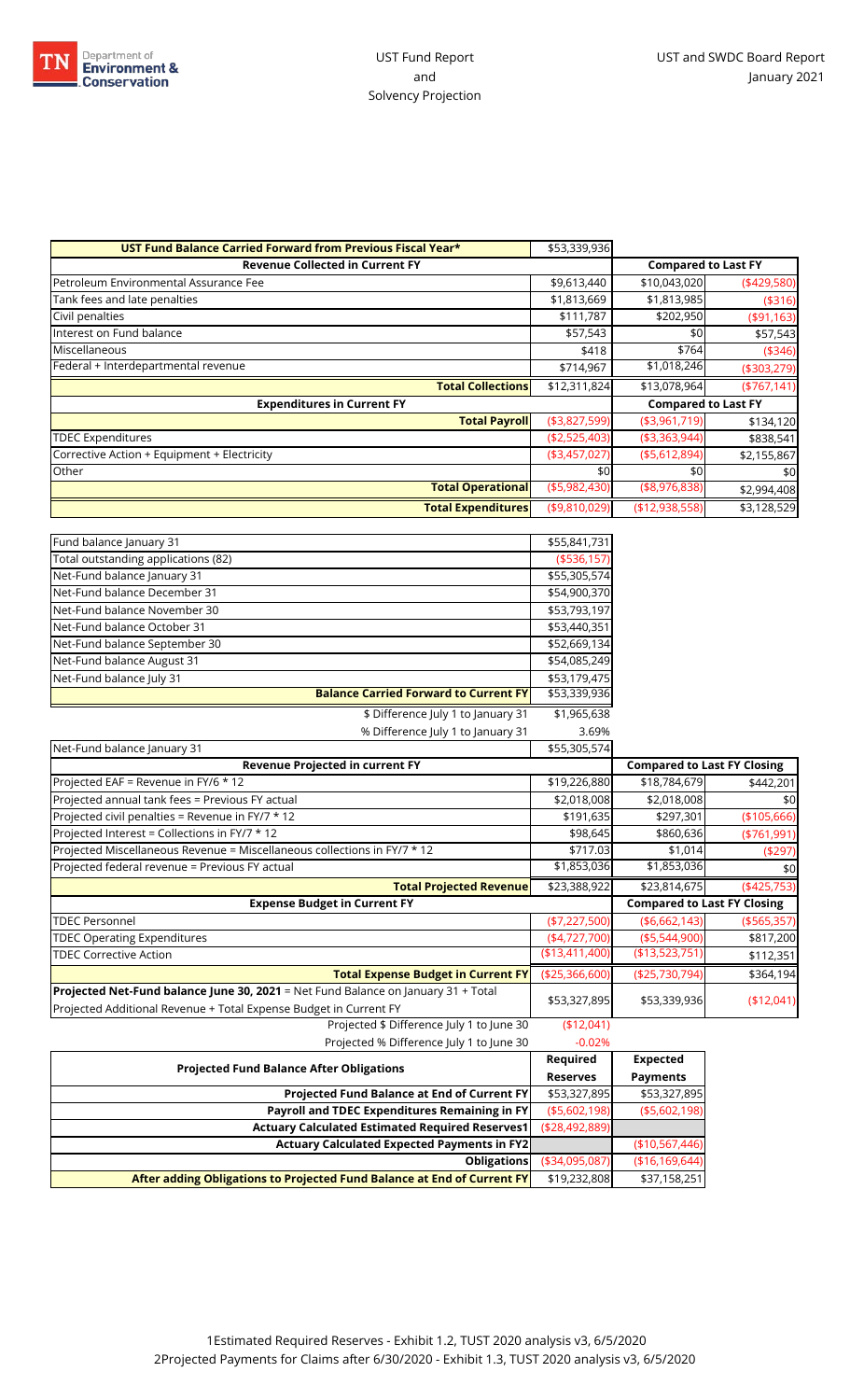

| UST Fund Balance Carried Forward from Previous Fiscal Year* | \$53,339,936   |                            |               |
|-------------------------------------------------------------|----------------|----------------------------|---------------|
| <b>Revenue Collected in Current FY</b>                      |                | <b>Compared to Last FY</b> |               |
| Petroleum Environmental Assurance Fee                       | \$8,104,676    | \$8,429,933                | ( \$325, 258) |
| Tank fees and late penalties                                | \$1,482,266    | \$1,480,684                | \$1,582       |
| Civil penalties                                             | \$88,780       | \$181,475                  | ( \$92, 695)  |
| Interest on Fund balance                                    | \$0            | \$0                        | \$0           |
| Miscellaneous                                               | \$398          | \$714                      | ( \$316)      |
| Federal + Interdepartmental revenue                         | \$570,943      | \$898,292                  | ( \$327, 349) |
| <b>Total Collections</b>                                    | \$10,247,063   | \$10,991,099               | $(*744,036)$  |
| <b>Expenditures in Current FY</b>                           |                | <b>Compared to Last FY</b> |               |
| <b>Total Payroll</b>                                        | ( \$3,295,122) | ( \$3,265,656)             | ( \$29,466)   |
| <b>TDEC Expenditures</b>                                    | ( \$2,197,392) | ( \$2,892,581)             | \$695,190     |
| Corrective Action + Equipment + Electricity                 | (42,852,315)   | (4,689,165)                | \$1,836,851   |
| Other                                                       |                | \$0                        | \$0           |
| <b>Total Operational</b>                                    | ( \$5,049,706) | (\$7,581,747)              | \$2,532,041   |
| <b>Total Expenditures</b>                                   | (\$3,344,828)  | ( \$10, 847, 403)          | \$2,502,575   |

| Fund balance December 31                                                                                                                                | \$55,242,170           |                                    |               |
|---------------------------------------------------------------------------------------------------------------------------------------------------------|------------------------|------------------------------------|---------------|
| Total outstanding applications (54)                                                                                                                     | ( \$341, 801]          |                                    |               |
| Net-Fund balance December 31                                                                                                                            | \$54,900,370           |                                    |               |
| Net-Fund balance November 30                                                                                                                            | \$53,793,197           |                                    |               |
| Net-Fund balance October 31                                                                                                                             | \$53,440,351           |                                    |               |
| Net-Fund balance September 30                                                                                                                           | \$52,669,134           |                                    |               |
| Net-Fund balance August 31                                                                                                                              | \$54,085,249           |                                    |               |
| Net-Fund balance July 31                                                                                                                                | \$53,179,475           |                                    |               |
| <b>Balance Carried Forward to Current FY</b>                                                                                                            | \$53,339,936           |                                    |               |
| \$ Difference July 1 to December 31                                                                                                                     | $\overline{1,560,434}$ |                                    |               |
| % Difference July 1 to December 31                                                                                                                      | 2.93%                  |                                    |               |
| Net-Fund balance December 31                                                                                                                            | \$54,900,370           |                                    |               |
| Revenue Projected in current FY                                                                                                                         |                        | <b>Compared to Last FY Closing</b> |               |
| Projected EAF collections = Collections in FY/5 * 12                                                                                                    | \$19,451,221           | \$18,784,679                       | \$666,542     |
| Projected annual tank fees = Previous FY actual                                                                                                         | \$2,018,008            | \$2,018,008                        | \$0           |
| Projected civil penalties = Collections in FY/6 * 12                                                                                                    | \$177,561              | \$297,301                          | (\$119,740)   |
| Projected interest = Previous FY actual                                                                                                                 | \$860,636              | \$860,636                          | \$0           |
| Projected Miscellaneous Revenue = Miscellaneous collections in FY/6 * 12                                                                                | \$796                  | \$1,014                            | ( \$217)      |
| Projected federal revenue = Previous FY actual                                                                                                          | \$1,853,036            | \$1,853,036                        | \$0           |
| <b>Total Projected Revenue</b>                                                                                                                          | \$24,361,259           | \$23,814,675                       | \$546,584     |
| <b>Expense Budget in Current FY</b>                                                                                                                     |                        | <b>Compared to Last FY Closing</b> |               |
| <b>TDEC Personnel</b>                                                                                                                                   | $(*7,227,500)$         | ( \$6,662,143)                     | ( \$565, 357) |
| <b>TDEC Operating Expenditures</b>                                                                                                                      | (4,727,700)            | ( \$5,544,900)                     | \$817,200     |
| <b>TDEC Corrective Action</b>                                                                                                                           | ( \$13,411,400)        | (\$13,523,751)                     | \$112,351     |
| <b>Total Expense Budget in Current FY</b>                                                                                                               | ( \$25,366,600)        | (\$25,730,794)                     | \$364,194     |
| Projected Net-Fund balance June 30, 2021 = Net Fund Balance on December 31 + Total<br>Projected Additional Revenue + Total Expense Budget in Current FY | \$53,895,029           | \$53,339,936                       | \$555,093     |
| Projected \$ Difference July 1 to June 30                                                                                                               | \$555,093              |                                    |               |
| Projected % Difference July 1 to June 30                                                                                                                | 1.04%                  |                                    |               |

| There is a principle for the fame by                                    | 1.0777            |                 |
|-------------------------------------------------------------------------|-------------------|-----------------|
| <b>Projected Fund Balance After Obligations</b>                         |                   | <b>Expected</b> |
|                                                                         |                   | <b>Payments</b> |
| <b>Projected Fund Balance at End of Current FY</b>                      | \$53,895,029      | \$53,895,029    |
| Payroll and TDEC Expenditures Remaining in FY                           | ( \$6,462,686)    | ( \$6,462,686)  |
| <b>Actuary Calculated Estimated Required Reserves1</b>                  | ( \$28,492,889)   |                 |
| <b>Actuary Calculated Expected Payments in FY2</b>                      |                   | (\$10,567,446)  |
| <b>Obligations</b>                                                      | ( \$34, 955, 575) | (\$17,030,132)  |
| After adding Obligations to Projected Fund Balance at End of Current FY | \$18,939,453      | \$36,864,896    |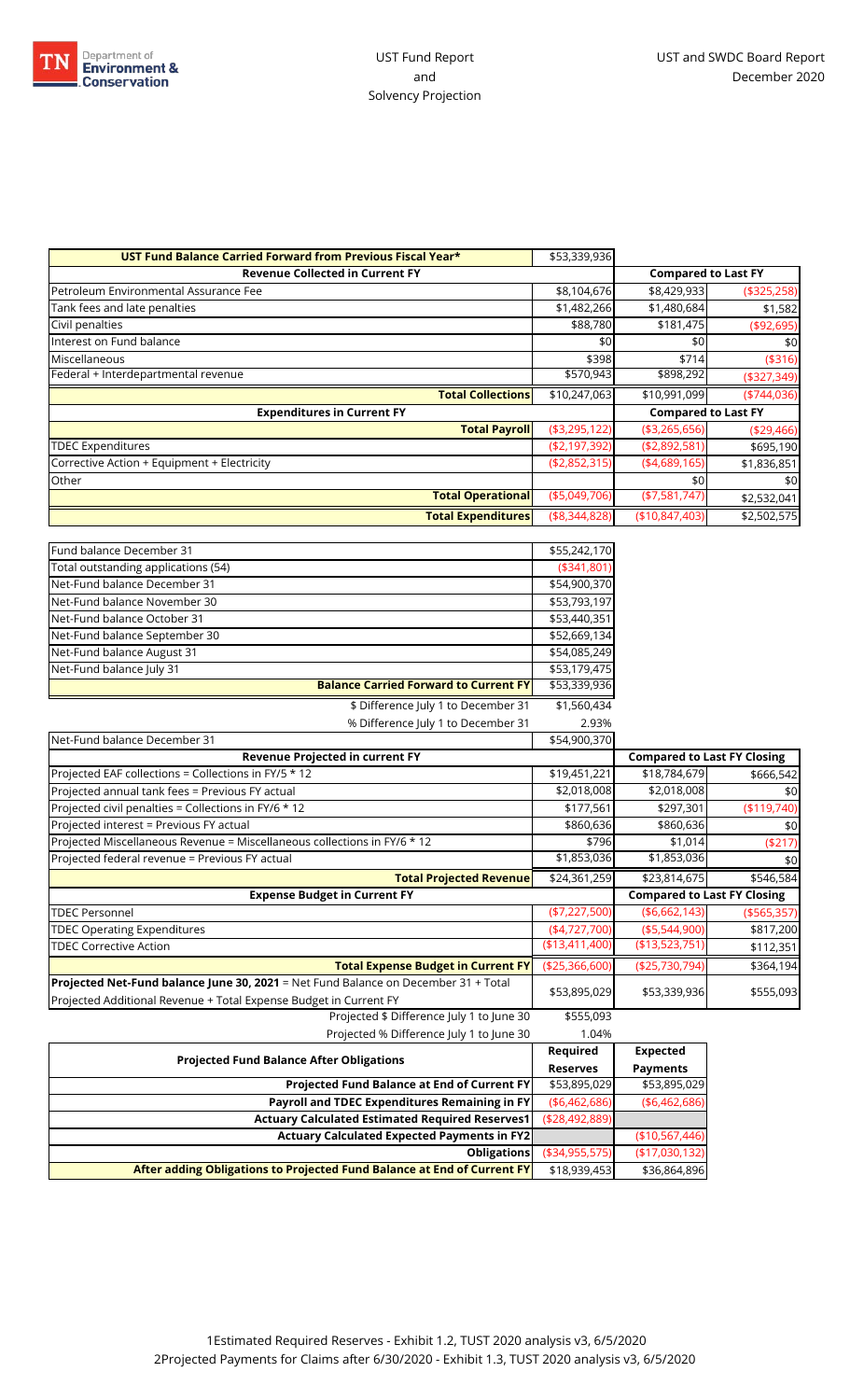

| UST Fund Balance Carried Forward from Previous Fiscal Year* | \$53,339,936   |                            |               |
|-------------------------------------------------------------|----------------|----------------------------|---------------|
| <b>Revenue Collected in Current FY</b>                      |                | <b>Compared to Last FY</b> |               |
| Petroleum Environmental Assurance Fee                       | \$6,458,708    | \$6,753,820                | ( \$295, 112) |
| Tank fees and late penalties                                | \$1,427,973    | \$1,443,416                | ( \$15,443)   |
| Civil penalties                                             | \$85,332       | \$161,035                  | $(*75,703)$   |
| Interest on Fund balance                                    | \$0            | \$0                        | \$0           |
| Miscellaneous                                               | \$278          | \$714                      | (436)         |
| Federal + Interdepartmental revenue                         | \$526,917      | \$865,627                  | ( \$338, 711) |
| <b>Total Collections</b>                                    | \$8,499,206    | \$9,224,612                | $(*725,406)$  |
| <b>Expenditures in Current FY</b>                           |                | <b>Compared to Last FY</b> |               |
| <b>Total Payroll</b>                                        | ( \$2,750,293) | ( \$2,716,698)             | ( \$33,596)   |
| <b>TDEC Expenditures</b>                                    | (\$1,860,066)  | ( \$2,354,408)             | \$494,342     |
| Corrective Action + Equipment + Electricity                 | (\$2,215,115)  | (4,044,421)                | \$1,829,305   |
| Other                                                       |                | \$0                        | \$0           |
| <b>Total Operational</b>                                    | (4,075,181)    | ( \$6,398,829)             | \$2,323,647   |
| <b>Total Expenditures</b>                                   | (\$6,825,475)  | (\$9,115,526)              | \$2,290,052   |

| Fund balance November 30                     | \$55,013,668  |
|----------------------------------------------|---------------|
| Total outstanding applications (173)         | (\$1,220,470) |
| Net-Fund balance November 30                 | \$53,793,197  |
| Net-Fund balance October 31                  | \$53,440,351  |
| Net-Fund balance September 30                | \$52,669,134  |
| Net-Fund balance August 31                   | \$54,085,249  |
| Net-Fund balance July 31                     | \$53,179,475  |
| <b>Balance Carried Forward to Current FY</b> | \$53,339,936  |

\$ Difference July 1 to November 30 \$453,261  $%$  Difference July 1 to November 30 0.85%

| W Dillefence July T to November 30                                                 | U.OJ70          |                                    |               |
|------------------------------------------------------------------------------------|-----------------|------------------------------------|---------------|
| Net-Fund balance November 30                                                       | \$53,793,197    |                                    |               |
| <b>Revenue Projected in current FY</b>                                             |                 | <b>Compared to Last FY Closing</b> |               |
| Projected EAF collections = Collections in FY/4 * 12                               | \$19,376,123    | \$18,784,679                       | \$591,444     |
| Projected annual tank fees = Previous FY actual                                    | \$2,018,008     | \$2,018,008                        | \$0           |
| Projected civil penalties = Collections in FY/5 * 12                               | \$204,796       | \$297,301                          | ( \$92,505)   |
| Projected interest = Previous FY actual                                            | \$860,636       | \$860,636                          | \$0           |
| Projected Miscellaneous Revenue = Miscellaneous collections in FY/5 * 12           | \$667           | \$1,014                            | ( \$347)      |
| Projected federal revenue = Previous FY actual                                     | \$1,853,036     | \$1,853,036                        | \$0           |
| <b>Total Projected Revenue</b>                                                     | \$24,313,267    | \$23,814,675                       | \$498,592     |
| <b>Expense Budget in Current FY</b>                                                |                 | <b>Compared to Last FY Closing</b> |               |
| <b>TDEC Personnel</b>                                                              | $(*7,227,500)$  | ( \$6,662,143)                     | ( \$565, 357) |
| <b>TDEC Operating Expenditures</b>                                                 | $(*4,727,700)$  | ( \$5,544,900)                     | \$817,200     |
| <b>TDEC Corrective Action</b>                                                      | ( \$13,411,400) | (\$13,523,751)                     | \$112,351     |
| <b>Total Expense Budget in Current FY</b>                                          | ( \$25,366,600) | (\$25,730,794)                     | \$364,194     |
| Projected Net-Fund balance June 30, 2021 = Net Fund Balance on November 30 + Total |                 |                                    |               |
| Projected Additional Revenue + Total Expense Budget in Current FY                  | \$52,739,864    | \$53,339,936                       | (\$600,072)   |
| Projected \$ Difference July 1 to June 30                                          | ( \$600,072)    |                                    |               |
| Projected % Difference July 1 to June 30                                           | $-1.12%$        |                                    |               |

| <b>Projected Fund Balance After Obligations</b>                         |                   | <b>Expected</b>   |
|-------------------------------------------------------------------------|-------------------|-------------------|
|                                                                         |                   | <b>Payments</b>   |
| Projected Fund Balance at End of Current FY                             | \$52,739,864      | \$52,739,864      |
| Payroll and TDEC Expenditures Remaining in FY                           | (\$7,344,841)     | ( \$7,344,841)    |
| <b>Actuary Calculated Estimated Required Reserves1</b>                  | ( \$28,492,889]   |                   |
| <b>Actuary Calculated Expected Payments in FY2</b>                      |                   | (\$10,567,446)    |
| <b>Obligations</b>                                                      | ( \$35, 837, 730) | ( \$17, 912, 287) |
| After adding Obligations to Projected Fund Balance at End of Current FY | \$16,902,134      | \$34,827,577      |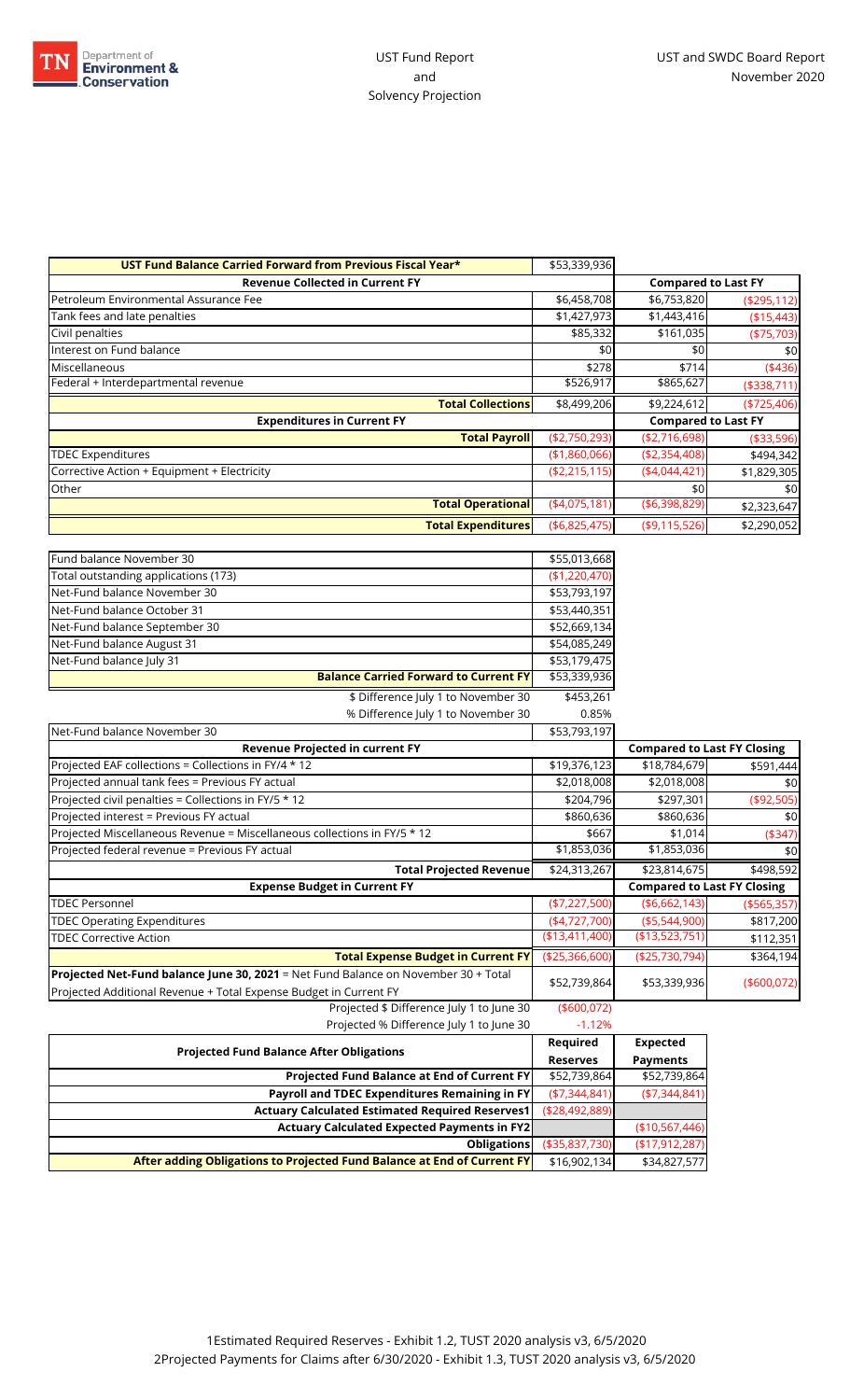

| UST Fund Balance Carried Forward from Previous Fiscal Year* | \$53,339,936   |                            |               |
|-------------------------------------------------------------|----------------|----------------------------|---------------|
| <b>Revenue Collected in Current FY</b>                      |                | <b>Compared to Last FY</b> |               |
| Petroleum Environmental Assurance Fee                       | \$4,807,986    | \$5,103,553                | ( \$295,567)  |
| Tank fees and late penalties                                | \$1,134,290    | \$1,289,166                | (\$154,876)   |
| Civil penalties                                             | \$81,414       | \$147,355                  | ( \$65, 941)  |
| Interest on Fund balance                                    | \$0            | \$0                        | \$0           |
| Miscellaneous                                               | \$278          | \$566                      | ( \$288)      |
| Federal + Interdepartmental revenue                         | \$505,745      | \$702,672                  | ( \$196, 927) |
| <b>Total Revenuel</b>                                       | \$6,529,713    | \$7,243,312                | ( \$713,599)  |
| <b>Expenditures in Current FY</b>                           |                | <b>Compared to Last FY</b> |               |
| <b>Total Payroll</b>                                        | ( \$2,191,005) | ( \$2,166,230)             | ( \$24,776)   |
| <b>TDEC Expenditures</b>                                    | (\$1,433,390)  | (\$1,939,507)              | \$506,117     |
| Corrective Action + Equipment + Electricity                 | (\$1,742,176)  | ( \$3,083,819)             | \$1,341,644   |
| Other                                                       | \$0            | \$0                        | \$0           |
| <b>Total Operational</b>                                    | ( \$3,175,566) | ( \$5,023,326)             | \$1,847,760   |
| <b>Total Expenditures</b>                                   | ( \$5,366,571) | ( \$7,189,556)             | \$1,822,985   |

| <b>Projected Fund Balance After Obligations</b>                                   | <b>Reserves</b>    | <b>Payments</b>                    |               |
|-----------------------------------------------------------------------------------|--------------------|------------------------------------|---------------|
|                                                                                   | Required           | <b>Expected</b>                    |               |
| Projected % Difference July 1 to June 30                                          | $-1.98%$           |                                    |               |
| Projected \$ Difference July 1 to June 30                                         | (\$1,057,485)      |                                    |               |
| Projected Revenue + Total Expense Budget in Current FY                            | \$52,282,451       | \$53,339,936                       | (\$1,057,485) |
| Projected Net-Fund balance June 30, 2021 = Net Fund Balance on October 31 + Total |                    |                                    |               |
| <b>Total Expense Budget in Current FY</b>                                         | $(*25,366,600)$    | (\$25,730,794)                     | \$364,194     |
| <b>TDEC Corrective Action</b>                                                     | (\$13,411,400)     | (\$13,523,751)                     | \$112,351     |
| <b>TDEC Operating Expenditures</b>                                                | (4,727,700)        | $(*5,544,900)$                     | \$817,200     |
| <b>TDEC Personnel</b>                                                             | $(*7,227,500)$     | ( \$6,662,143)                     | ( \$565, 357) |
| <b>Expense Budget in Current FY</b>                                               |                    | <b>Compared to Last FY Closing</b> |               |
| <b>Total Projected Revenue</b>                                                    | \$24,208,699       | \$23,814,675                       | \$394,025     |
| Projected federal revenue = Previous FY actual                                    | \$1,853,036        | \$1,853,036                        | \$0           |
| Projected Miscellaneous Revenue = Miscellaneous collections in FY/4 * 12          | \$833              | \$1,014                            | (\$180)       |
| Projected interest = Previous FY actual                                           | \$860,636          | \$860,636                          | \$0           |
| Projected civil penalties = Revenue in FY/4 * 12                                  | \$244,242          | \$297,301                          | ( \$53,059)   |
| Projected annual tank fees = Previous FY actual                                   | \$2,018,008        | \$2,018,008                        | \$0           |
| Projected EAF = Revenue in FY/3 * 12                                              | \$19,231,943       | \$18,784,679                       | \$447,264     |
| Revenue Projected in current FY                                                   |                    | <b>Compared to Last FY Closing</b> |               |
| Net-Fund balance October 31                                                       | \$53,440,351       |                                    |               |
| \$ Difference July 1 to October 31<br>% Difference July 1 to October 31           | \$100,415<br>0.19% |                                    |               |
|                                                                                   | \$53,339,936       |                                    |               |
| Net-Fund balance July 31<br><b>Balance Carried Forward to Current FY</b>          | \$53,179,475       |                                    |               |
| Net-Fund balance August 31                                                        | \$54,085,249       |                                    |               |
| Net-Fund balance September 30                                                     | \$52,669,134       |                                    |               |
| Net-Fund balance October 31                                                       | \$53,440,351       |                                    |               |
| Total outstanding applications (155)                                              | (\$1,062,727)      |                                    |               |
| Fund balance October 31                                                           | \$54,503,078       |                                    |               |

| Projected Fund Balance at End of Current FY                             | \$52,282,451      | \$52,282,451    |
|-------------------------------------------------------------------------|-------------------|-----------------|
| <b>Payroll and TDEC Expenditures Remaining in FY</b>                    | ( \$8,330,804)    | ( \$8,330,804)  |
| <b>Actuary Calculated Estimated Required Reserves1</b>                  | ( \$28,492,889)   |                 |
| <b>Actuary Calculated Expected Payments in FY2</b>                      |                   | (\$10,567,446)  |
| <b>Obligations</b>                                                      | ( \$36, 823, 693) | ( \$18,898,250) |
| After adding Obligations to Projected Fund Balance at End of Current FY | \$15,458,757      | \$33,384,200    |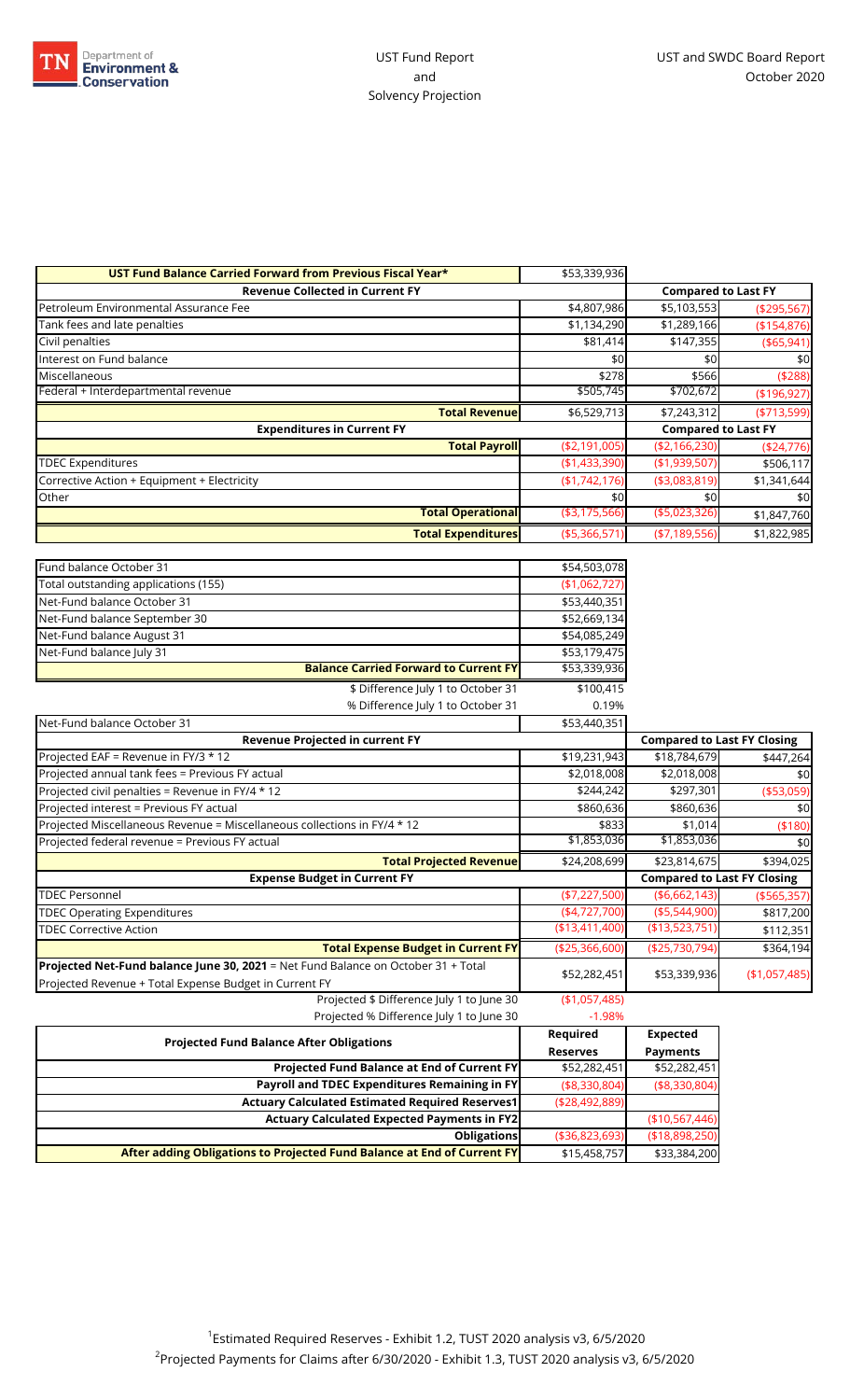

| UST Fund Balance Carried Forward from Previous Fiscal Year* | \$53,339,936   |                            |               |
|-------------------------------------------------------------|----------------|----------------------------|---------------|
| <b>Revenue Collected in Current FY</b>                      |                | <b>Compared to Last FY</b> |               |
| Petroleum Environmental Assurance Fee                       | \$3,210,692    | \$3,391,857                | ( \$181, 164) |
| Tank fees and late penalties                                | \$756,255      | \$759,957                  | (\$3,702)     |
| Civil penalties                                             | \$72,736       | \$121,557                  | (448, 821)    |
| Interest on Fund balance                                    | \$0            | \$0                        | \$0           |
| Miscellaneous                                               | \$178          | \$180                      | (52)          |
| Federal + Interdepartmental revenue                         | \$380,205      | \$587,293                  | ( \$207,088)  |
| <b>Total Revenue</b>                                        | \$4,420,066    | \$4,860,844                | (440,778)     |
| <b>Expenditures in Current FY</b>                           |                | <b>Compared to Last FY</b> |               |
| <b>Total Payroll</b>                                        | (\$1,636,824)  | (\$1,616,677)              | (\$20,148)    |
| <b>TDEC Expenditures</b>                                    | ( \$998,096)   | (477,706)                  | ( \$520, 391) |
| Corrective Action + Equipment+ Electricity                  | (\$953,891)    | (\$2,265,210)              | \$1,311,320   |
| Other                                                       |                |                            | \$0           |
| <b>Total Operational</b>                                    | (\$1,951,987]  | (\$2,742,916)              | \$790,929     |
| <b>Total Expenditures</b>                                   | ( \$3,588,811) | (4,359,593)                | \$770,782     |

| <b>Revenue Projected in current FY</b>       |               | Co |
|----------------------------------------------|---------------|----|
| Net-Fund balance September 30                | \$52,669,134  |    |
| % Difference July 1 to September 30          | $-1.26%$      |    |
| \$ Difference July 1 to September 30         | ( \$670, 802) |    |
| <b>Balance Carried Forward to Current FY</b> | \$53,339,936  |    |
| Net-Fund balance July 31                     | \$53,179,475  |    |
| Net-Fund balance August 31                   | \$54,085,249  |    |
| Net-Fund balance September 30                | \$52,669,134  |    |
| Total outstanding applications (127)         | (\$1,502,056) |    |
| Fund balance September 30                    | \$54,171,191  |    |

| <b>Revenue Projected in current FY</b>                                              |                 |                | <b>Compared to Last FY Closing</b>      |
|-------------------------------------------------------------------------------------|-----------------|----------------|-----------------------------------------|
| Projected EAF = Previous FY actual                                                  | \$18,784,679    | \$18,784,679   | \$0                                     |
| Projected annual tank fees = Previous FY actual                                     | \$2,018,008     | \$2,018,008    | \$0                                     |
| Projected civil penalties = Previous FY actual                                      | \$297,301       | \$297,301      | \$0                                     |
| Projected interest = Previous FY actual                                             | \$860,636       | \$860,636      | \$0                                     |
| Projected miscellaneous = Previous FY actual                                        | \$1,014         | \$1,014        | \$0                                     |
| Projected federal revenue = Previous FY actual                                      | \$1,853,036     | \$1,853,036    | \$0                                     |
| <b>Total Projected Revenue</b>                                                      | \$23,814,675    | \$23,814,675   | \$0                                     |
| <b>Expense Budget in Current FY</b>                                                 |                 |                |                                         |
|                                                                                     |                 |                | <b>Compared to Last FY Closing</b>      |
| <b>TDEC Personnel</b>                                                               | ( \$7,227,500)  | ( \$6,662,143) |                                         |
| <b>TDEC Operating Expenditures</b>                                                  | (4,727,700)     | ( \$5,544,900) |                                         |
| <b>TDEC Corrective Action</b>                                                       | (\$13,411,400)  | (\$13,523,751] | ( \$565, 357)<br>\$817,200<br>\$112,351 |
| <b>Total Expense Budget in Current FY</b>                                           | ( \$25,366,600) | (\$25,730,794) |                                         |
| Projected Net-Fund balance June 30, 2021 = Net Fund Balance on September 30 + Total |                 |                |                                         |
| Projected Revenue + Total Expense Budget in Current FY                              | \$51,117,209    | \$53,339,936   | \$364,194<br>(\$2,222,727)              |

Projected % Difference July 1 to June 30 -4.17%

| <b>Projected Fund Balance After Obligations</b>                         |                   | <b>Expected</b> |
|-------------------------------------------------------------------------|-------------------|-----------------|
|                                                                         |                   | <b>Payments</b> |
| <b>Projected Fund Balance at End of Current FY</b>                      | \$51,117,209      | \$51,117,209    |
| Payroll and TDEC Expenditures Remaining in FY                           | ( \$9,320,279)    | (\$9,320,279)   |
| <b>Actuary Calculated Estimated Required Reserves1</b>                  | ( \$28,492,889)   |                 |
| <b>Actuary Calculated Expected Payments in FY2</b>                      |                   | (\$10,567,446)  |
| <b>Obligations</b>                                                      | ( \$37, 813, 168) | ( \$19,887,725) |
| After adding Obligations to Projected Fund Balance at End of Current FY | \$13,304,041      | \$31,229,484    |
|                                                                         |                   |                 |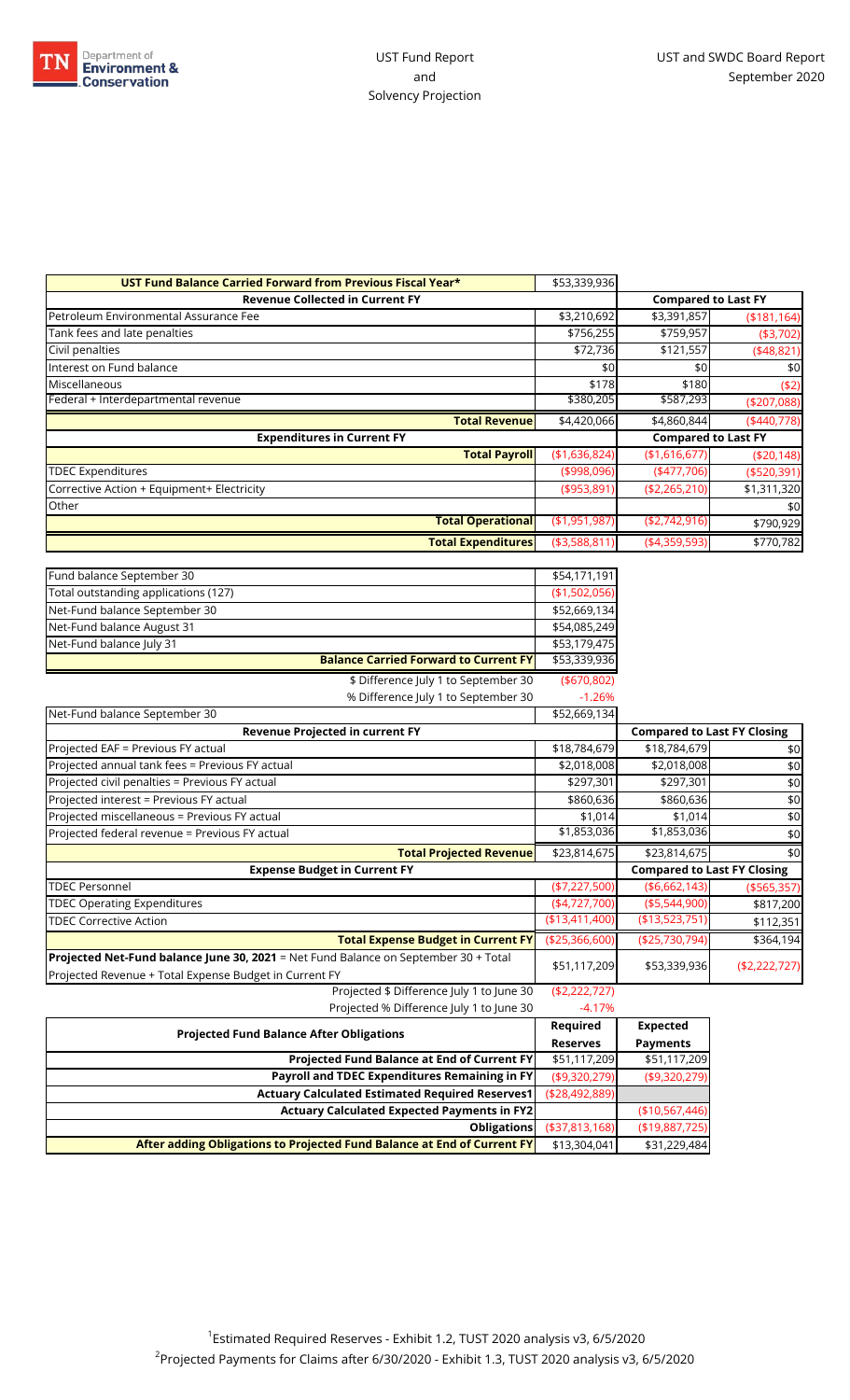

| UST Fund Balance Carried Forward from Previous Fiscal Year* | \$53,339,936     |                            |              |
|-------------------------------------------------------------|------------------|----------------------------|--------------|
| <b>Revenue Collected in Current FY</b>                      |                  | <b>Compared to Last FY</b> |              |
| Petroleum Environmental Assurance Fee                       | \$1,607,083      | \$1,634,680                | (\$27,597)   |
| Tank fees and late penalties                                | \$722,155        | \$726,691                  | (4,536)      |
| Civil penalties                                             | \$37,033         | \$108,088                  | $(*71,055)$  |
| Interest on Fund balance                                    | \$0              | \$0                        | \$0          |
| Miscellaneous                                               | \$178            | \$180                      | ( \$2)       |
| Federal + Interdepartmental revenue                         | \$185,443        | \$231,649                  | $(*46,206)$  |
| <b>Total Revenue</b>                                        | \$2,551,892      | \$2,701,288                | (\$149,396)  |
| <b>Expenditures in Current FY</b>                           |                  | <b>Compared to Last FY</b> |              |
| <b>Total Payroll</b>                                        | (\$1,094,848)    | (\$1,076,585)              | ( \$18, 263) |
| <b>TDEC Expenditures</b>                                    | (\$107,142)      | ( \$193,424)               | \$86,282     |
| Corrective Action + Equipment+ Electricity                  | \$89,291         | $($ \$855,884)             | \$945,175    |
| Other                                                       |                  | \$0                        | \$0          |
| <b>Total Operational</b>                                    | (\$17,851)       | (\$1,049,308)              | \$1,031,457  |
| <b>Total Expenditures</b>                                   | ( \$1, 112, 699) | ( \$2,125,893)             | \$1,013,194  |

| _ _ . _ .<br>$\mathbf{r}$ , and $\mathbf{r}$ , and $\mathbf{r}$ , and $\mathbf{r}$ | <b>Required</b> | <b>Expected</b>                    |               |
|------------------------------------------------------------------------------------|-----------------|------------------------------------|---------------|
| Projected % Difference July 1 to June 30                                           | 1.51%           |                                    |               |
| Projected \$ Difference July 1 to June 30                                          | \$806,612       |                                    |               |
| Projected Revenue + Total Expense Budget in Current FY                             | \$52,533,324    | \$53,339,936                       | (\$806, 612)  |
| Projected Net-Fund balance June 30, 2021 = Net Fund Balance on August 31 + Total   |                 |                                    |               |
| <b>Total Expense Budget in Current FY</b>                                          | ( \$25,366,600) | (\$25,730,794)                     | \$364,194     |
| <b>TDEC Corrective Action</b>                                                      | ( \$13,411,400) | (\$13,523,751)                     | \$112,351     |
| <b>TDEC Operating Expenditures</b>                                                 | $(*4,727,700)$  | (\$5,544,900)                      | \$817,200     |
| <b>TDEC Personnel</b>                                                              | $(*7,227,500)$  | ( \$6,662,143)                     | ( \$565, 357) |
| <b>Expense Budget in Current FY</b>                                                |                 | <b>Compared to Last FY Closing</b> |               |
| <b>Total Projected Revenue</b>                                                     | \$23,814,675    | \$23,814,675                       | \$0           |
| Projected federal revenue = Previous FY actual                                     | \$1,853,036     | \$1,853,036                        | \$0           |
| Projected miscellaneous = Previous FY actual                                       | \$1,014         | \$1,014                            | \$0           |
| Projected interest = Previous FY actual                                            | \$860,636       | \$860,636                          | \$0           |
| Projected civil penalties = Previous FY actual                                     | \$297,301       | \$297,301                          | \$0           |
| Projected annual tank fees = Previous FY actual                                    | \$2,018,008     | \$2,018,008                        | \$0           |
| Projected EAF = Previous FY actual                                                 | \$18,784,679    | \$18,784,679                       | \$0           |
| Revenue Projected in current FY                                                    |                 | <b>Compared to Last FY Closing</b> |               |
| Net-Fund balance August 31                                                         | \$54,085,249    |                                    |               |
| % Difference July 1 to August 31                                                   | 1.40%           |                                    |               |
| \$ Difference July 1 to August 31                                                  | \$745,313       |                                    |               |
| <b>Balance Carried Forward to Current FY</b>                                       | \$53,339,936    |                                    |               |
| Net-Fund balance July 31                                                           | \$53,179,475    |                                    |               |
| Net-Fund balance August 31                                                         | \$54,085,249    |                                    |               |
| Total outstanding applications (96)                                                | ( \$693, 879)   |                                    |               |
| Fund balance August 31                                                             | \$54,779,129    |                                    |               |

| <b>Projected Fund Balance After Obligations</b>                         | Reguired          | Expected        |
|-------------------------------------------------------------------------|-------------------|-----------------|
|                                                                         | <b>Reserves</b>   | <b>Payments</b> |
| <b>Projected Fund Balance at End of Current FY</b>                      | \$52,533,324      | \$52,533,324    |
| Payroll and TDEC Expenditures Remaining in FY                           | (\$10,753,209)    | (\$10,753,209)  |
| <b>Actuary Calculated Estimated Required Reserves1</b>                  | ( \$28,492,889]   |                 |
| <b>Actuary Calculated Expected Payments in FY2</b>                      |                   | (\$10,567,446)  |
| <b>Obligations</b>                                                      | ( \$39, 246, 098) | (\$21,320,655)  |
| After adding Obligations to Projected Fund Balance at End of Current FY | \$13,287,226      | \$31,212,669    |